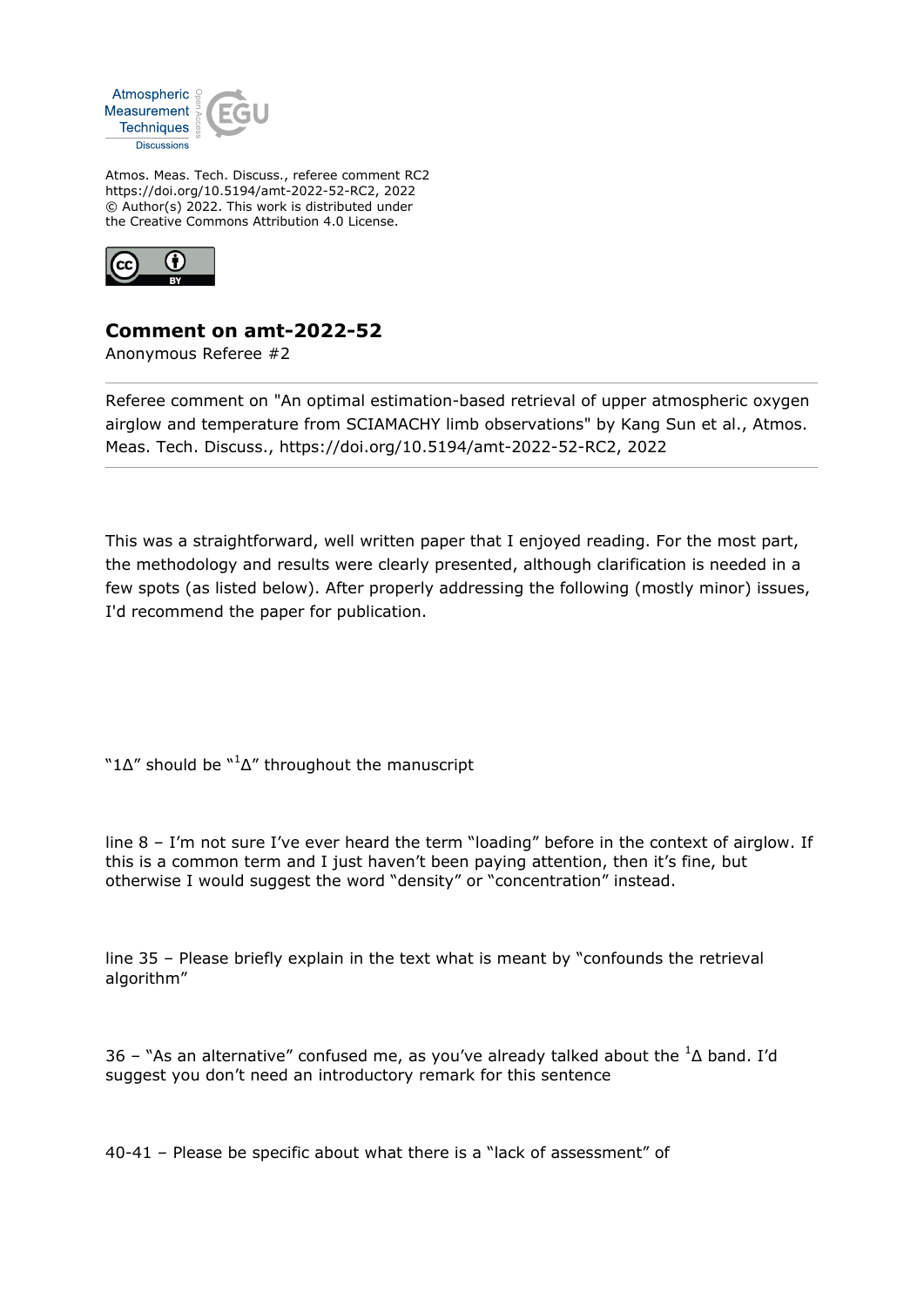42 – I think "chemically" should be "photochemically"

53 – Please specify what is meant by "subject to errors"

70 – Based on your discussion of the results I don't think "degrees of freedom of signal" is the correct term. As per Rodgers, DOFS is trace(A), which is a single value. It looks to me like what you're calling DOFS is what is more commonly referred to as the retrieval response, i.e. the sum of the rows of A. Please clear this up.

71 – please specify what is meant by "the formula"

84 – "tangentially" is not needed

87 – file format details are unnecessary

99-104 – I would assume that a proper background correction would be critical in altitude regions far from the emission profile peak, so I think this requires a bit more discussion. It would also be interesting to see a plot of typical or averaged background signals. Whether or not you include a plot of the background signals, I would appreciate at least a brief discussion on the shape of the background signals, and the assumptions/limitations that go in to using a scaled thermospheric signal.

Section 2.2 – MSIS v2 is now the most recent version,

https://doi.org/10.1029/2020EA001321. I don't necessarily think you need to update to this version (although it would definitely strengthen the paper), but, if you don't, you at least need to discuss the limitations of MSIS-E-00 (especially in polar MLT regions) as is done in some of your references.

118 – "into two high and low altitude regimes" should just be "into two altitude regimes"

Section 2.3 – temperatures from ACE-FTS have been used in multiple comparison studies (easily found at https://ace.scisat.ca/publications/). Please briefly discuss the results of these studies so readers have an idea of the quality of the ACE-FTS temperatures in the upper atmosphere.

Section 2.4 – same as ACE-FTS, please briefly discuss the quality of MIPAS temperature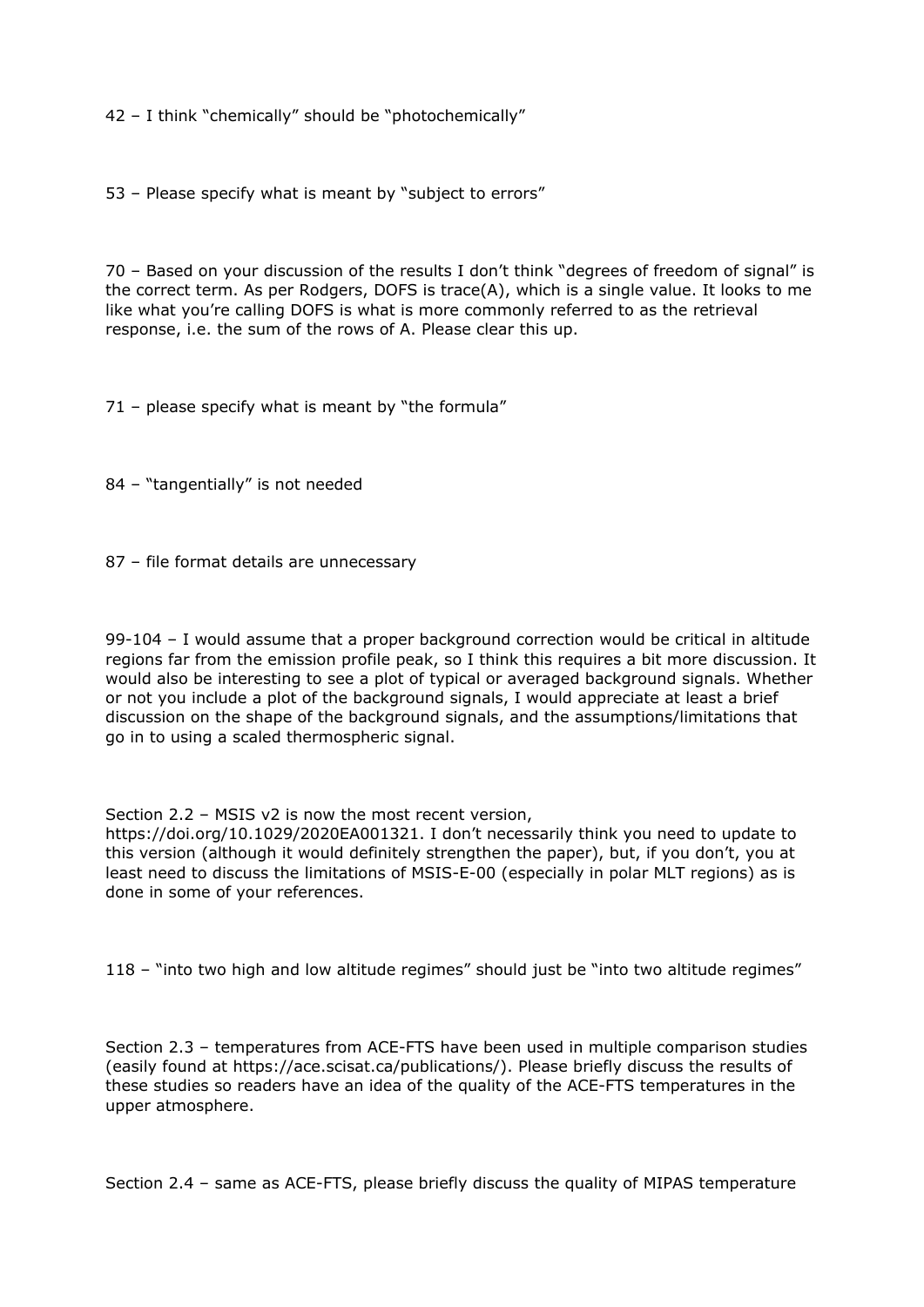retrievals

132 – You use the line parameters from HITRAN to calculate absorption/emission spectra. Also, please indicate here what version(s) of HITRAN you're using

142 – should be "coefficients" as they are different for the two bands

142 and after – the "n" in "n[x]" is not necessary as the square brackets already (typically) indicate number density

140-150 – It seems odd that you're discussing this in terms of density of "emitting" O2 instead of excited O2 in the specific state. The math is fairly straight forward, and all you need to add to the equation is a branching ratio, e.g. the Franck-Condon factor for the Aband.

151 and after – please use the more standard variables  $\lambda$  and v\_bar (nu with a bar over it) to represent wavelength and wavenumber

Figure 1 – could use a dashed vertical line in the middle to indicate the center of the lineof-sight/location of tangent height. Also, the description indicates that the tangent height is in the middle of a layer, whereas here it looks like it is at the bottom of a layer. Please make it consistent.

Section 3.3 – In optimal estimation, the measurement vector is typically represented by y (the retrieval function is typically R), so it's a bit odd having the measurement vector as r

238 – I would suggest using something like "retrieval system" instead of "forward model" in order to be more encompassing

250 – I would assume that results of the linear inversion would be prone to large, unrealistic oscillations that could lead to convergence issues. Is that the case? And if so, could some type of heavy regularization (smoothing) be applied to the result to get the profiles closer to a realistic estimate?

258 – was it mentioned earlier that this is performed in log space? If not, please explicitly state this prior to here and discuss the trade off of retrieving log values.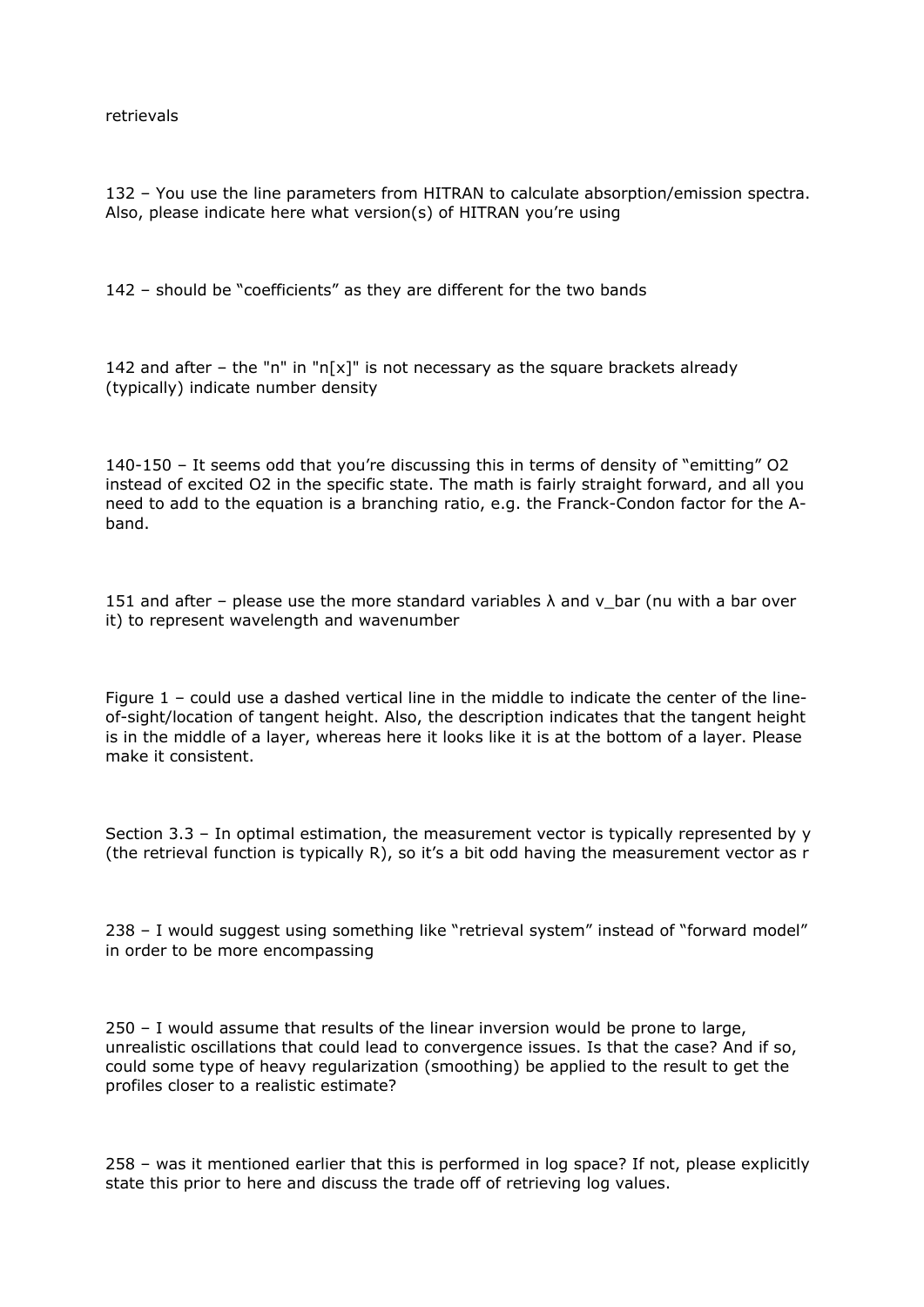$265$  – why does the xi+1 variable have a "d" in front of it?

280 – The "airglow retrieval" is not attempted

338 – What is meant by "over and above the mesopause region"?

343 – I get what you're saying about the profile being "W" shaped, but it's not exactly intuitive what that means. If you want to describe it in that way, I'd say it's more "ε" shaped, but I'd suggest simply describing it as an inversion layer or a possible double mesopause.

382-383 – The secondary ozone peak has been studied for multiple decades now, so the Li et al. 2020 reference is not appropriate on its own.

393 – a value of 0.5 seems relatively low, as I usually expect  $\sim$  0.7-0.8 as a cut-off point. Can you please discuss the distribution of "DOFS" values (what I would call "response" values) for the the retrievals (e.g., what percentage of retrievals are rejected if you use 0.5, 0.75, etc., like what is done later in section 5)

409 – Please explain what you mean by "due to horizontal heterogeneity at large SZA". Are you saying at larger SZAs there is more diurnal variation along the line-of-sight? If so, wouldn't it be for SZAs closer to 90° (i.e. sunset or sunrise), not necessarily larger?

Figure  $13$  – please include the  $1:1$  lines

436 – What is meant by "very consistent"? because that's not how I would necessarily describe those results.

440 – coincidence criteria

Figure 14 – a color bar is needed to indicate altitude.